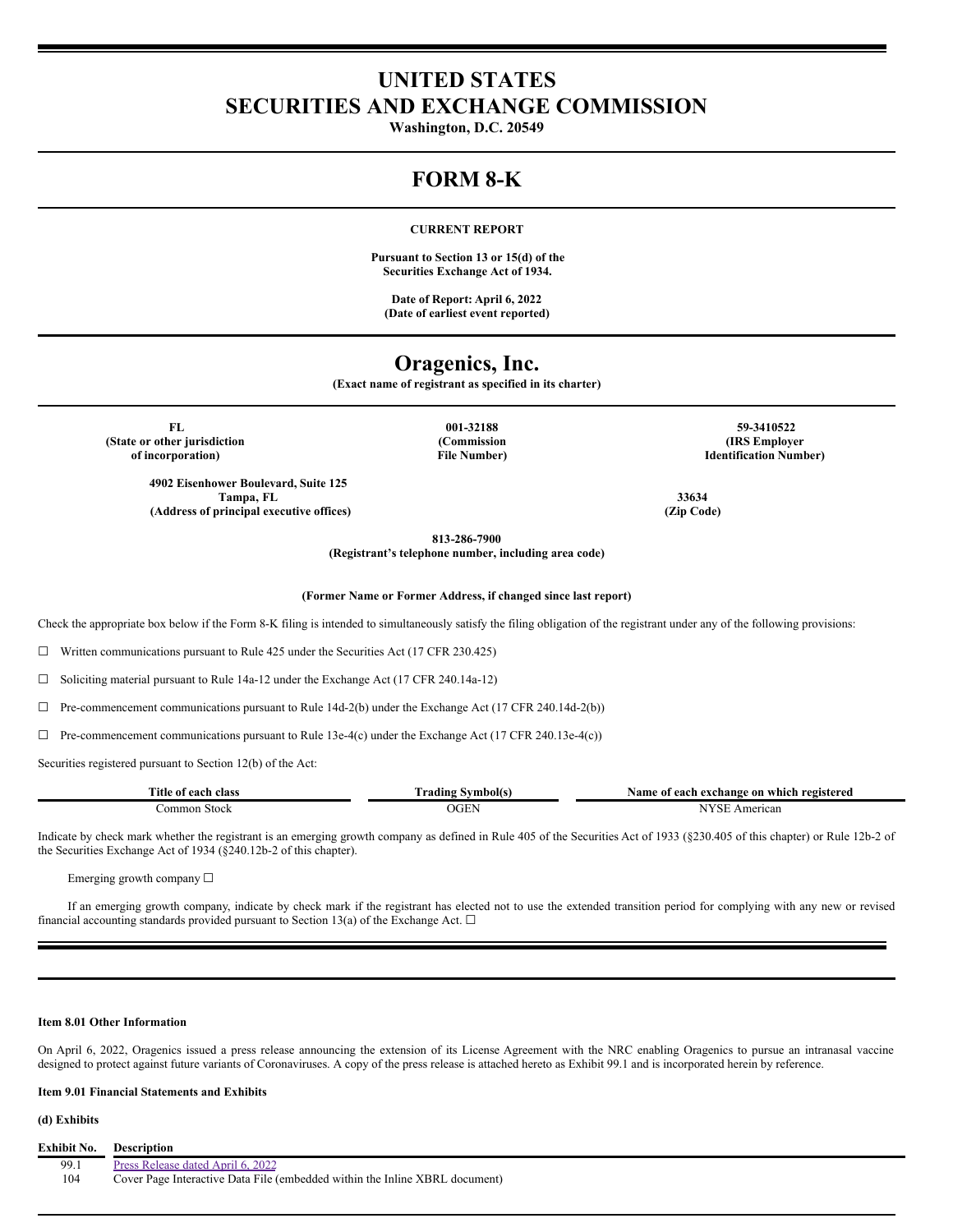## **SIGNATURES**

In accordance with the requirements of the Exchange Act, the registrant caused this report to be signed on its behalf by the undersigned, thereunto duly authorized on this 6<sup>th</sup> day of April, 2022.

## **ORAGENICS, INC.**

BY: */s/ Michael Sullivan*

Michael Sullivan Interim Principal Executive Officer and Chief Financial Officer